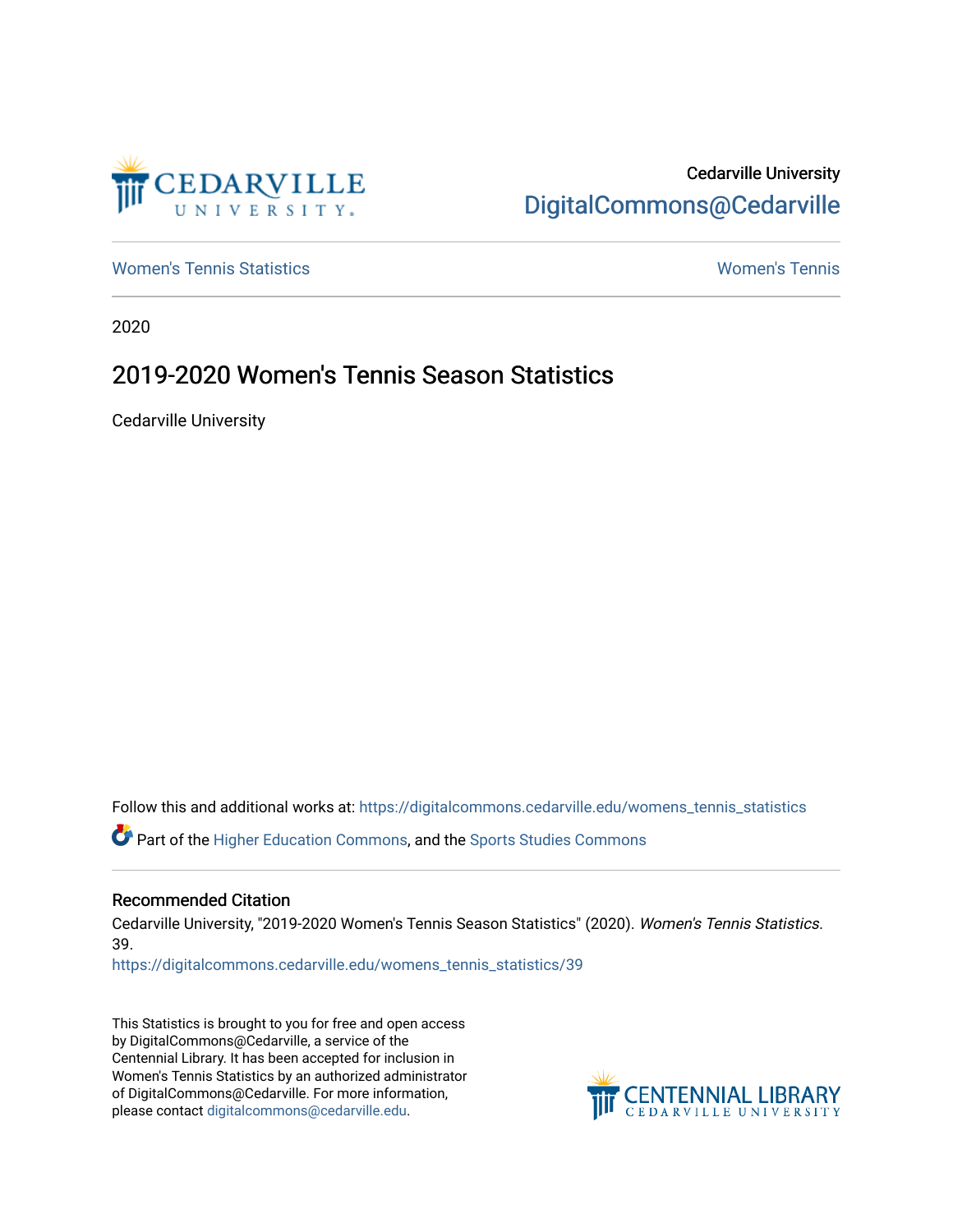### 2019-2020 Cedarville University Women's Tennis Overall Statistics (as of Mar 5, 2020)

#### Overall Record: 4-5 Conf: 0-0 Home: 3-0 Away: 0-1 Neutral: 1-4 vs National Ranked: 0-0 vs Regional Ranked: 0-0

| <b>Singles</b>   | Overall   | Dual      | Tour    | Conf    |                          |         |         | 4                        | 5       | o.                       | <b>Streak</b>            | Last 10 | Nat'l   | Reg'l   |
|------------------|-----------|-----------|---------|---------|--------------------------|---------|---------|--------------------------|---------|--------------------------|--------------------------|---------|---------|---------|
| English, Janelle | $7 - 2$   | $7 - 2$   | $0 - 0$ | $0 - 0$ | $1 - 0$                  | $3 - 0$ | $3 - 2$ |                          |         |                          | W 2                      | $7 - 2$ | $O - O$ | $0 - 0$ |
| English, Liana   | $5 - 4$   | $5 - 4$   | $0 - 0$ | $0 - 0$ | 1-2                      | $2 - 2$ | $2 - 0$ | $\overline{\phantom{0}}$ |         |                          | LЗ                       | $5 - 4$ | $O - O$ | $O-O$   |
| Evans, Abbie     | $4 - 5$   | $4 - 5$   | $0 - 0$ | $0 - 0$ | $2 - 3$                  | $0 - 2$ | $2 - 0$ | $\overline{\phantom{m}}$ |         |                          | L 5                      | $4 - 5$ | $O - O$ | $0 - 0$ |
| Gallogly, Meghan | $5 - 4$   | $5 - 4$   | $0 - 0$ | $0 - 0$ |                          |         |         |                          | $5 - 4$ |                          | W 1                      | $5 - 4$ | $O - O$ | $O-O$   |
| Hollis, Lauren   | $7 - 2$   | $7 - 2$   | $0 - 0$ | $0 - 0$ | $\qquad \qquad -$        |         |         | $7 - 2$                  |         | $\overline{\phantom{0}}$ | W 2                      | $7 - 2$ | $O - O$ | $0-0$   |
| Spry, Jessica    | 1-1       | $1 - 1$   | $0 - 0$ | $0 - 0$ |                          |         |         |                          |         | $1 - 1$                  | L <sup>1</sup>           | 1-1     | $O - O$ | $O-O$   |
| Triplett, Faith  | $3 - 4$   | $3 - 4$   | $O - O$ | $0 - 0$ | $\overline{\phantom{0}}$ |         |         |                          |         | $3 - 4$                  | L <sub>4</sub>           | $3 - 4$ | $O - O$ | $0-0$   |
| Total            | $32 - 22$ | $32 - 22$ | $O-O$   | 0-0     | $4 - 5$                  | $5 - 4$ | 7-2     | $7 - 2$                  | $5 - 4$ | $4 - 5$                  | $\overline{\phantom{0}}$ | -       | $O-O$   | $O-O$   |
| Percentage       | .593      | .593      | .000    | .000    | .444                     | 556     | .778    | .778                     | .556    | .444                     | $\overline{\phantom{0}}$ | -       | .000    | .000    |

|                                  |         |         |         |         |                          |                          |                          |                          |                          |         | vs Ranked |
|----------------------------------|---------|---------|---------|---------|--------------------------|--------------------------|--------------------------|--------------------------|--------------------------|---------|-----------|
| Doubles Teams                    | Overall | Dual    | Tour    | Conf    |                          |                          |                          | <b>Streak</b>            | Last 10                  | Nat'l   | Reg'l     |
| English, Janelle/Hollis, Lauren  | $6 - 3$ | $6 - 3$ | ი-ი     | $O - O$ | $\overline{\phantom{a}}$ | $6 - 3$                  |                          |                          | $6 - 3$                  | 0-0     | $0-0$     |
| English, Liana/Evans, Abbie      | $4 - 5$ | $4 - 5$ | $0 - 0$ | $O - O$ | $4 - 5$                  | $\overline{\phantom{a}}$ | $\overline{\phantom{0}}$ |                          | $4 - 5$                  | 0-0     | $0 - 0$   |
| Gallogly, Meghan/Hardwick, Halie | $6 - 2$ | $6 - 2$ | $0 - 0$ | $0 - 0$ | $\overline{\phantom{0}}$ |                          | $6 - 2$                  | W 2                      | $6 - 2$                  | $0 - 0$ | $0-0$     |
| Gallogly, Meghan/Triplett, Faith | 0-1     | 0-1     | $O - O$ | $O - O$ |                          | $\overline{\phantom{0}}$ | $0 - 1$                  |                          | $0 - 1$                  | $0 - 0$ | $0-0$     |
| Total                            | 16-11   | 16-11   | $O-O$   | 0-0     | 4-5                      | 6-3                      | $6 - 3$                  | -                        | $\overline{\phantom{0}}$ | 0-0     | $0-0$     |
| Percentage                       | .593    | .593    | .000    | .000    | .444                     | .667                     | .667                     | $\overline{\phantom{0}}$ | $\overline{\phantom{0}}$ | .000    | .000      |

|                  |           |           |         |         |                          |                          |                          |                          |         |         | vs Ranked |
|------------------|-----------|-----------|---------|---------|--------------------------|--------------------------|--------------------------|--------------------------|---------|---------|-----------|
| <b>Doubles</b>   | Overall   | Dual      | Tour    | Conf    |                          |                          | 3                        | <b>Streak</b>            | Last 10 | Nat'l   | Reg'l     |
| English, Janelle | $6 - 3$   | $6 - 3$   | $0 - 0$ | $0-0$   | $\qquad \qquad -$        | $6 - 3$                  | $\overline{\phantom{0}}$ |                          | $6 - 3$ | $0 - 0$ | $0-0$     |
| English, Liana   | $4 - 5$   | $4 - 5$   | $0 - 0$ | $0 - 0$ | $4 - 5$                  | $\overline{\phantom{0}}$ |                          | L 4                      | $4 - 5$ | $0 - 0$ | $0-0$     |
| Evans, Abbie     | $4 - 5$   | $4 - 5$   | $0 - 0$ | $0 - 0$ | $4 - 5$                  | $\overline{\phantom{m}}$ | $\qquad \qquad -$        | L <sub>4</sub>           | $4 - 5$ | $0 - 0$ | $0-0$     |
| Gallogly, Meghan | $6 - 3$   | $6 - 3$   | $0 - 0$ | $0 - 0$ | $\overline{\phantom{m}}$ |                          | $6 - 3$                  | W 2                      | $6 - 3$ | $0 - 0$ | $0-0$     |
| Hardwick, Halie  | $6 - 2$   | $6 - 2$   | $0 - 0$ | $0 - 0$ | $\overline{\phantom{m}}$ | $\overline{\phantom{0}}$ | $6 - 2$                  | W 2                      | $6 - 2$ | $0 - 0$ | $0-0$     |
| Hollis, Lauren   | $6 - 3$   | $6 - 3$   | $0 - 0$ | $0-0$   |                          | $6 - 3$                  | $\overline{\phantom{0}}$ | L <sub>1</sub>           | $6 - 3$ | $0-0$   | $0-0$     |
| Triplett, Faith  | $0 - 1$   | $O - 1$   | $0 - 0$ | $0 - 0$ | $\qquad \qquad -$        |                          | $O - 1$                  | L <sub>1</sub>           | $0 - 1$ | $0 - 0$ | $0-0$     |
| Total            | $16 - 11$ | $16 - 11$ | $O-O$   | $O-O$   | $4 - 5$                  | $6 - 3$                  | $6 - 3$                  | $\overline{\phantom{0}}$ | -       | $O-O$   | $O-O$     |
| Percentage       | .593      | .593      | .000    | .000    | .444                     | .667                     | .667                     |                          |         | .000    | .000      |